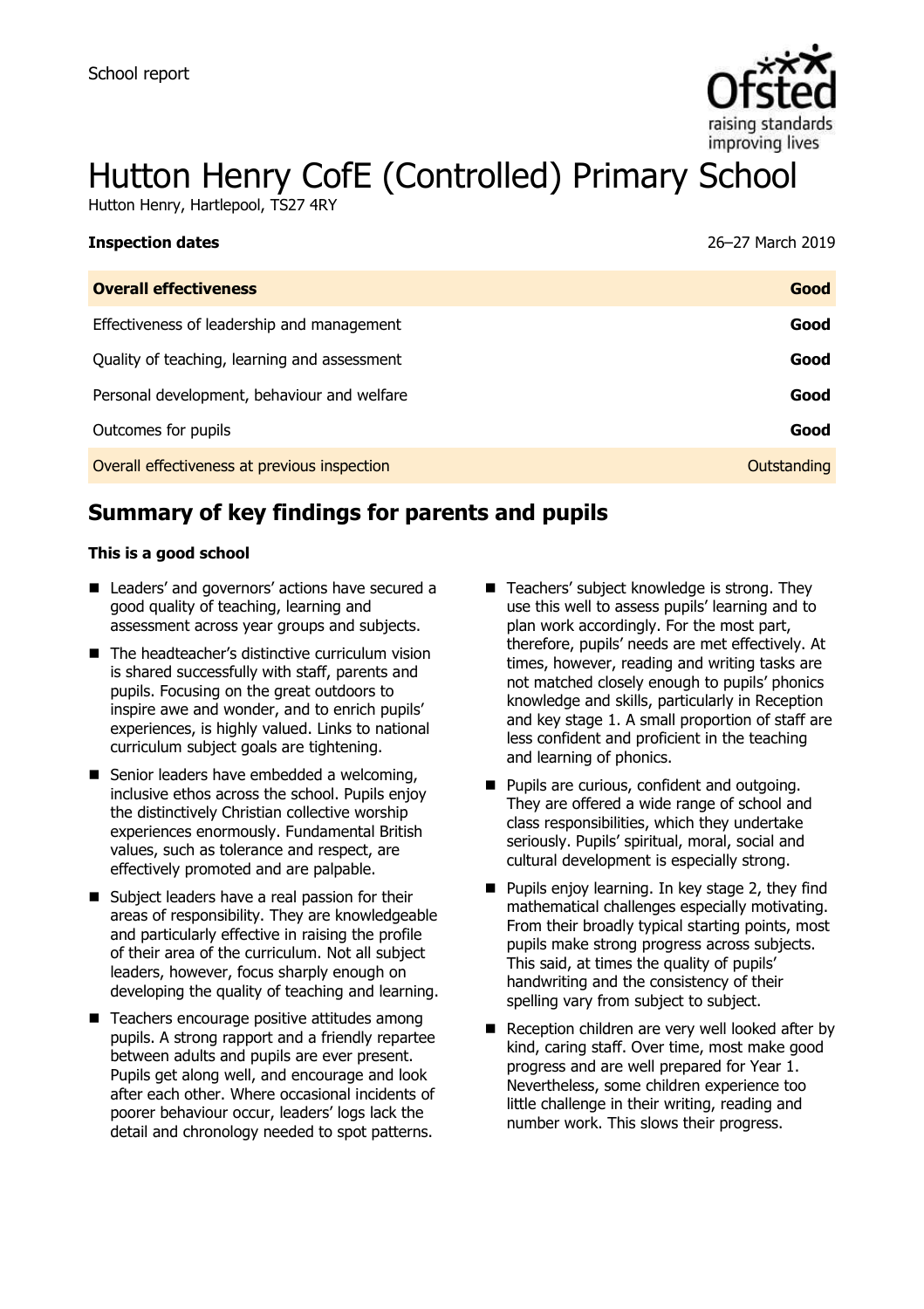

# **Full report**

## **What does the school need to do to improve further?**

- Increase the effectiveness of leadership and governance by:
	- sharpening subject improvement plans to focus more precisely on raising the quality of teaching and learning across the curriculum
	- tightening the link between pupils' outdoor learning experiences and national curriculum requirements even more explicitly
	- ensuring that behaviour incident logs are chronological, suitably well detailed and analysed regularly for patterns
	- building greater consistency in adults' skills and knowledge of phonics and early reading development.
- **Further develop the quality of teaching and learning by:** 
	- securing better consistency in the quality of pupils' spelling and handwriting across subjects
	- matching reading and writing tasks more meticulously to pupils' phonics needs in Reception and key stage 1
	- offering Reception children more challenge in their reading, writing and number tasks and learning.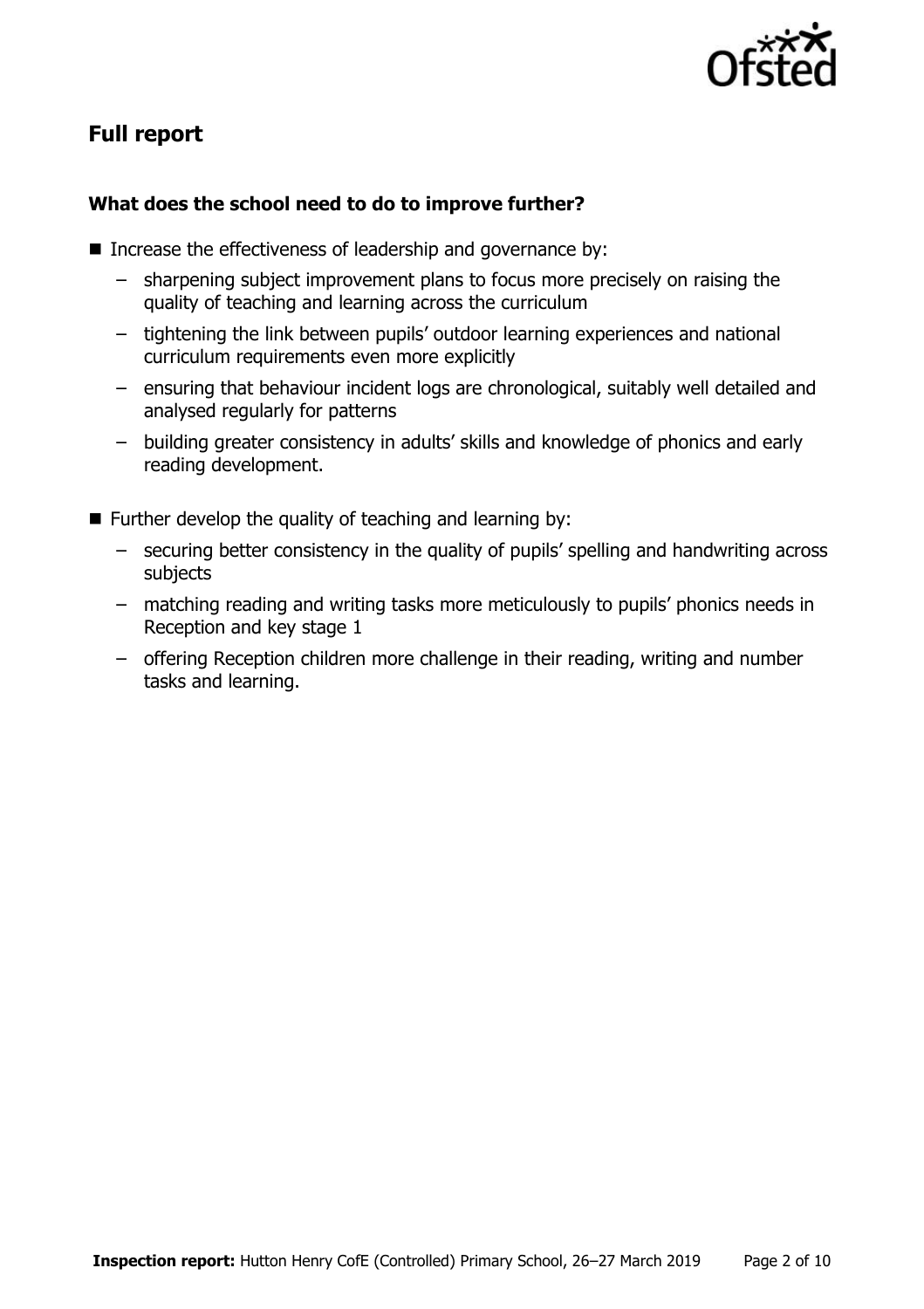

## **Inspection judgements**

#### **Effectiveness of leadership and management Good**

- Leaders and governors work effectively together to secure a good quality of education for pupils in this small village school. They evaluate the overall performance of their actions accurately, and maintain high expectations of staff and pupils. Consequently, year-on-year, most pupils make strong progress across subjects.
- The headteacher's distinctive curriculum goals aim to instil in pupils a sense of delight and curiosity about the world around them. Weekly 'adventure physical education' days allow pupils to tackle new, stimulating outdoor challenges. Pupils sample the culture, history and geography of Britain by investigating local historical sites, geographical features and museums. Consequently, they develop a deepening knowledge and understanding of physical environments, human endeavour and artefacts locally and further afield. Senior leaders are now striving to map and assess more precisely pupils' learning and progress during these experiences to the national curriculum requirements.
- Senior leaders have successfully embedded a positive and inclusive ethos throughout the school. Employing the principles of Christianity, they combine their efforts effectively, ensuring that all feel welcome and included. As a result, this is a happy place to be. Pupils and staff alike demonstrate tolerance and respect for each other.
- Leaders and governors respect the views of staff and pupils. Staff are confident that leaders are mindful of their workload and well-being. They appreciate the professional development opportunities that leaders afford them. Pupils are buoyed by the difference that their opinions make; those who shared their views were immensely proud of the new climbing frame and Lego club that they had successfully negotiated.
- Senior leaders use the tiny pots of additional funding well to benefit disadvantaged pupils and pupils with special educational needs and/or disabilities (SEND). Although there are very few pupils in each of these groups, leaders evaluate the impact of funding carefully, and ensure that resources are well deployed.
- The primary school physical education and sport funding is used effectively by leaders to enrich pupils' experiences and to develop a passion for healthy living. Pupils have access to a very wide range of sporting activities and endeavours, from archery and curling to swimming and skiing. Pupils build skills of resilience, cooperation and physical confidence while developing an adventurous spirit.
- Subject leaders demonstrate appropriate subject-specific knowledge, skills and understanding. They talk with enthusiasm about their areas of responsibility and frequently share current thinking about their subjects with staff. Their planning for improvement, however, lacks the detail needed to bring about school-wide consistency and/or change. Plans and actions too often centre on resources, activities or events; there is not a sharp enough focus on enhancing the quality of teaching and learning.
- Leadership of the early years is developing well. Leaders have a solid understanding of the strengths and weaknesses of the provision because they evaluate practices and children's outcomes carefully. They recognise, for example, that over time provision and learning in reading, writing and mathematics are not sufficiently challenging for all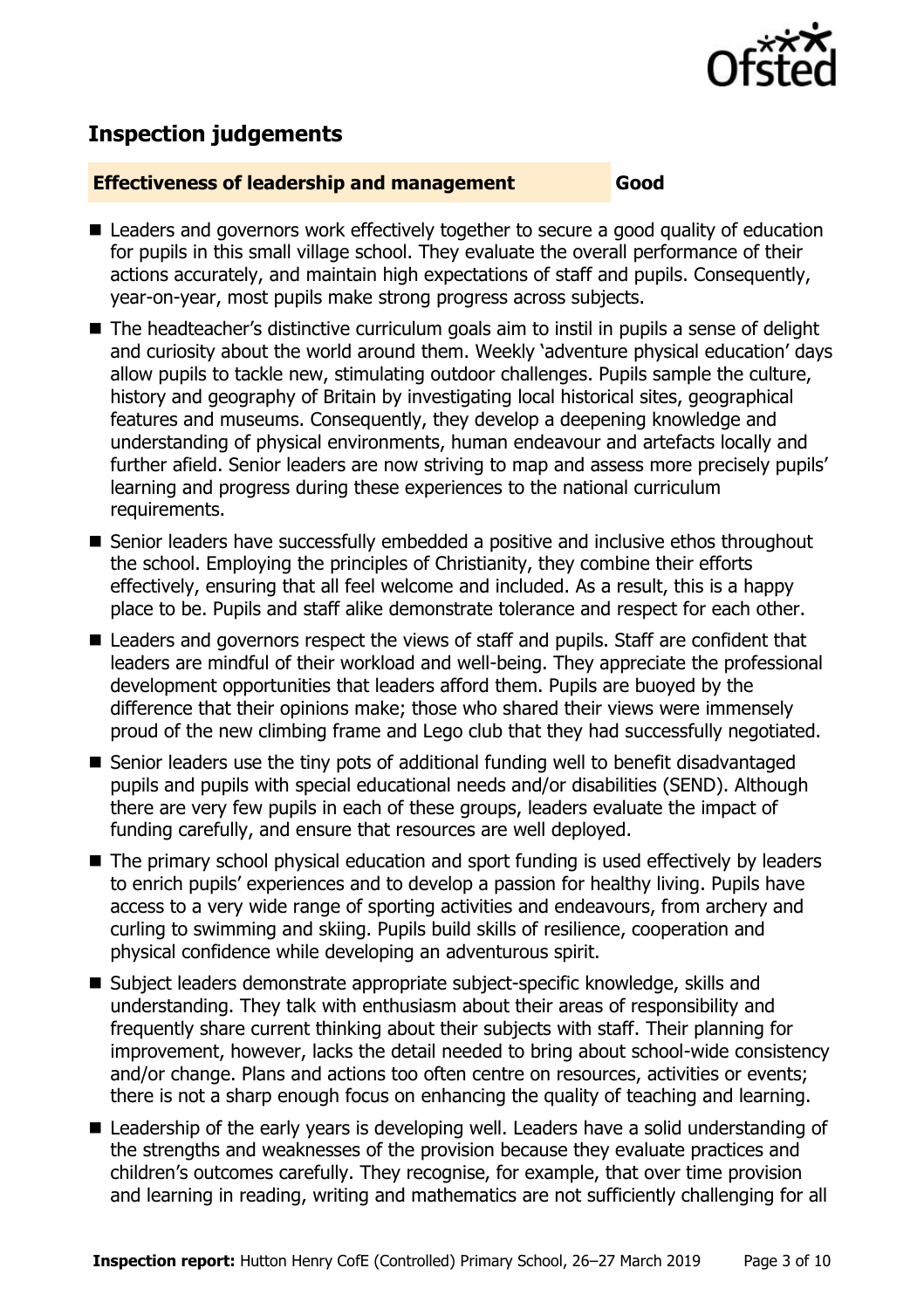

Reception children. Leaders are also intent on further strengthening partnerships with local nurseries for the benefit of children and families.

#### **Governance of the school**

- Governors are fully invested in further developing the school's performance. They visit the school frequently and speak with staff and pupils. They offer appropriate support for leaders and staff. Minutes from meetings and records from governors' monitoring visits show that their challenge to leaders is increasingly skilful and well directed.
- $\blacksquare$  Most governors are new since the previous inspection. They are keen to further improve the quality of their contributions. To this end, they regularly take part in the good-quality training and development opportunities offered by the diocese and the local authority. Such pledges testify to governors' commitment and result in a progressively more effective exercising of their duties.

## **Safeguarding**

- The arrangements for safeguarding are effective.
- All adults take their responsibilities for the safety and protection of pupils seriously. There are regular opportunities for staff to keep fully up to date with current thinking and advice on pressing matters such as extremism and county lines. Consequently, adults know the signs to look out for in order to protect and care for vulnerable pupils and families.
- Leaders and staff draw on outside expertise and work well with other agencies to make sure that pupils get the support that they need. Pupils and parents who spoke with the inspector all agree that pupils' safety and well-being are given a high priority. As a result, pupils and families feel confident that staff will listen to even small concerns and act in their best interests to help where necessary.
- Leaders' high expectations mean that incidents of poor or discriminatory behaviour and the use of inappropriate language are rare. Any such instances are recorded, and prompt, appropriate action is taken to support and challenge pupils. Nevertheless, leaders' records are not always detailed or stored chronologically. This means that, occasionally, the precise actions of all parties involved and/or next steps are unclear. This hampers leaders' ability to spot repetition or patterns in behaviour that could benefit and inform their behaviour management strategies and procedures.

#### **Quality of teaching, learning and assessment Good**

- Typically, the quality of teaching and learning across year groups and subjects is good. Teachers use their strong subject knowledge to plan tasks and learning that successfully meet the needs and interests of most pupils. Over time, therefore, most pupils make good progress and are readied for the challenges of the next year group or key stage.
- Teachers and pupils have positive and productive relationships. Adults model their high expectations well and expect good behaviour from pupils. The constructive atmosphere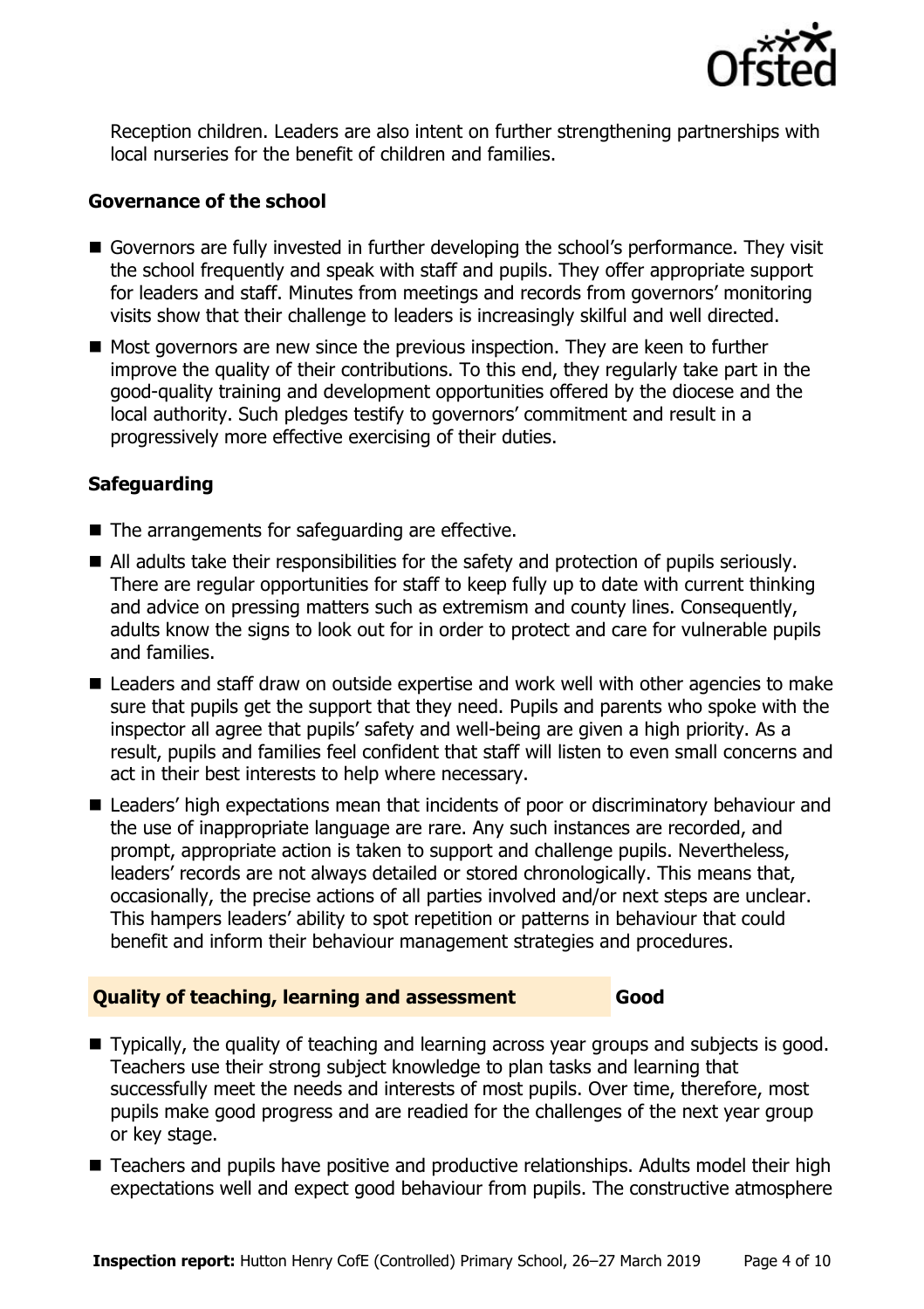

evident in each class is conducive to learning. Pupils' willingness to engage and their conscientious attitudes demonstrate this effectively. Low-level disruption is rare.

- The wide variety of 'open homework' tasks set by teachers challenge and enthuse pupils. Pupils work collaboratively and creatively together with their families to tackle each assignment. This consolidates pupils' knowledge and understanding of subjects across the curriculum. Completed tasks are celebrated during regular parent events, instilling pride among pupils and promoting beneficial home and school partnerships.
- Adults' skilful questioning and clear explanations ensure that pupils think carefully about their learning. Teachers address pupils' misconceptions in a timely manner, making clever use of mistakes to steer pupils in the right direction. As a result, pupils are unafraid to voice their ideas and share their work even when they are not entirely confident that they have grasped the learning securely. It is absolutely okay at Hutton Henry to make errors and to learn from misunderstandings.
- Teachers use their knowledge of individuals well to offer appropriate support and challenge for pupils. In subjects across the curriculum, most tasks match pupils' needs effectively, stretching and supporting pupils well as they build their expertise, knowledge and skills. In key stage 2, for example, pupils thoroughly enjoy the thrill of the daily mathematical challenges. They become absorbed and progress is tangible.
- In English, teachers have revised their approach to reading. More regular opportunities to share and read good-quality texts together have been built into practices. There are opportunities for pupils to read books online at home and in school. Not all adults, however, match texts and reading tasks with sufficient precision to pupils' phonics knowledge. This is particularly evident in Reception and in key stage 1, where pupils at times tackle work and books that are either too easy or too hard.
- Occasionally, adults do not address inaccuracies in pupils' spelling or challenge poorquality handwriting with consistency. Some pupils, therefore, do not learn or adhere to spelling conventions or sustain the quality of their work across subjects. This hampers a small proportion of pupils' progress in writing.
- Over time, most children in Reception make strong progress from their typical starting points due to good-quality teaching. They enjoy exploring the range of activities that are provided for them, indoors and outside. Adults are particularly effective in developing children's self-confidence, communication skills and knowledge and understanding about the world around them. Nonetheless, some tasks do not challenge children as effectively as they might in the basic skills of reading, writing and number. Children, at times, practise things they already know and can do in these areas of learning.

#### **Personal development, behaviour and welfare Good**

## **Personal development and welfare**

- The school's work to promote pupils' personal development and welfare is good.
- **Pupils are confident and articulate. They take great pride in executing class and school** duties well. Pupils contribute effectively, for example, to 'equalities', 'reporters' and 'international' committees. Such responsibilities stand pupils in good stead for their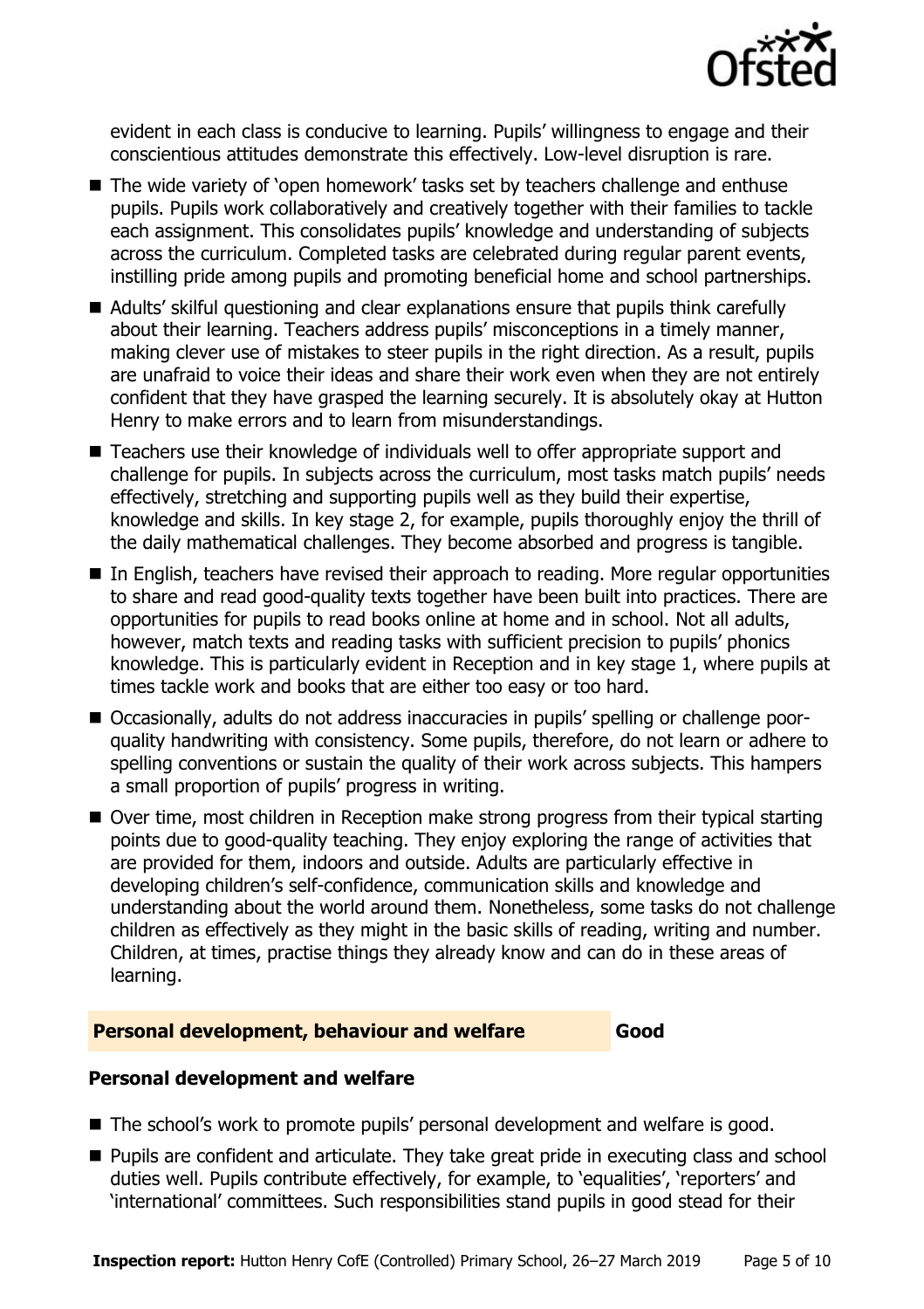

future success as they learn to negotiate, debate and discuss matters of importance.

- **Pupils are proud of their own and others' contributions to effect change in school. They** use 'ask it' baskets, 'worry' boxes and 'big ideas' suggestions to ensure that all pupils have a voice. Recently, pupils have been particularly pleased to have shaped the type of after-school clubs on offer. They are confident that adults listen to them and take their ideas seriously.
- Pupils' spiritual, cultural, social and moral development is noticeably strong. There are close links with the local church and partners from the diocese. Senior leaders' 'vision and leadership' documentation is based on Christian principles and values. This guides teachers to thread opportunities through the curriculum for pupils to explore moral dilemmas, faith, beliefs and life choices. Bible stories, for example, are used effectively in this regard, with right and wrong and good and bad among the topics debated. Pupils thoroughly enjoy regular collective worship to discuss such weighty issues.
- The very large majority of pupils who spoke with the inspector said they feel safe in school. Older pupils in key stage 2 can confidently discuss different forms of bullying. This knowledge helps them to protect and look after themselves and their friends. Some younger pupils, however, are less aware of the signs to look out for and found it tricky to distinguish between a 'falling out' and bullying.

#### **Behaviour**

- The behaviour of pupils is good.
- Pupils' attendance is a testament to their enjoyment of school. Overall rates of attendance are above national averages year-on-year. Pupils arrive on time, which means lessons can start promptly. Over time, there are very few pupils who are hampered in their learning by regular absence or poor punctuality.
- Disruption to learning is uncommon. Pupils show respect to their peers and staff, listening politely to the views and opinions of others.
- **Pupils are lively and curious. At times, they become very animated, getting noisy and** overly excited. The very large majority, however, respond promptly to adult direction when reminders are needed, or instructions are issued. This means that, most often, pupils conduct themselves sensibly indoors and outside.
- **Pupils develop an increasingly strengthening knowledge and understanding of** Christianity and its core principles as they move through year groups. This supports them effectively to acquire fundamental British values, including skills of tolerance and respect. Although evident to a degree in practice, wider ideals such as individual liberty, the rule of law and democracy are less overtly promoted.
- Leaders diligently document incidents of poor behaviour. Staff communicate with parents in several ways, for example by using written 'sad notes' to explain any issues that arise. Such systems and partnership ensure that parents and staff work together for the benefit of pupils. Nevertheless, leaders' records lack a clear chronology and the detail needed to identify recurring issues or specific patterns effectively.

**Outcomes for pupils Good**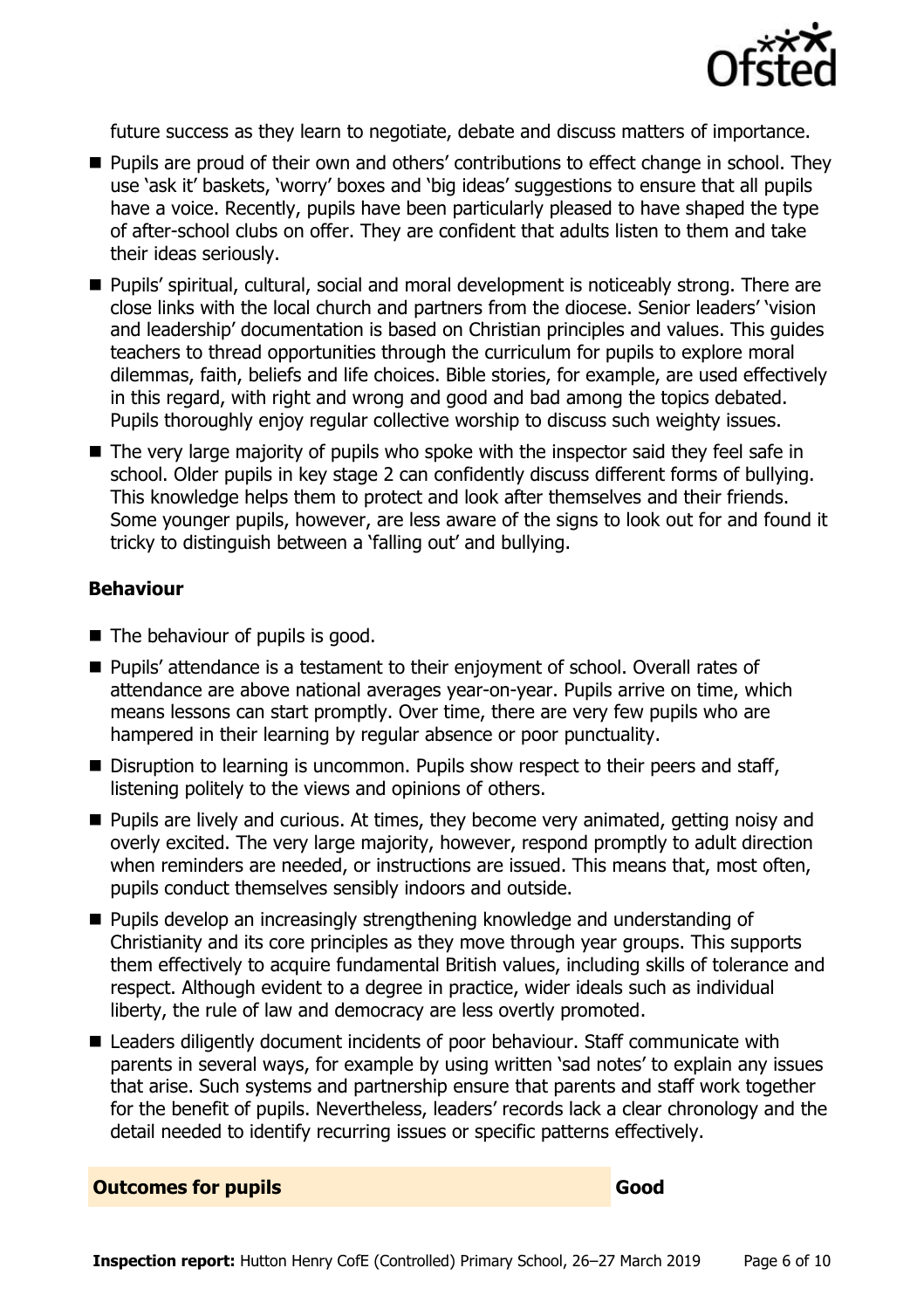

- Currently, pupils across key stages are making good progress in mathematics, English and other subjects, such as science. Over time, most pupils reach the standards expected for their age, and a growing proportion are achieving a greater depth in their learning. In a small school such as this, differences in the performance of a few pupils can have a significant effect on end-of-key stage outcomes.
- By the end of key stage 2, pupils make average progress in reading, writing and mathematics from typical starting points. There were fewer than five pupils in Year 6 in 2018. Over time, pupils' attainment at the expected standard in each subject has remained broadly in line with national averages.
- $\blacksquare$  In key stage 1, the proportion of pupils reaching and exceeding the expected standards in reading, writing and mathematics year-on-year largely matches national averages. Current key stage 1 pupils are making good gains in their learning across subjects.
- All pupils at the end of key stage 1 and 2, over the last three years, have reached the standard expected for their age in science. Current pupils are making strong progress. They experience a suitably broad range of scientific topics and engage with increasing regularity in practical experiments, enquiry and investigations. Aspects of pupils' writing in their topic and science books, however, vary in quality.
- Over time, most pupils make good progress in writing. They use subject-specific vocabulary and content with increasing skill and understanding year-on-year. As noted above, however, the accuracy and quality of pupils' spelling and handwriting is not sustained consistently from subject to subject.
- $\blacksquare$  In Year 1, the large majority of pupils over time reach the standard expected in the phonics screening check. Currently, most pupils in Year 1 are making good progress in this essential early reading skill. They use their knowledge of sound and letter associations well to decode vocabulary and to write words and sentences. Despite these strong outcomes in phonics year-on-year, not all adults have a secure grasp of the importance of phonics in reading development. Some pupils, particularly those in Reception and key stage 1, undertake tasks and read material that are not suitably well matched to their phonics needs. Consequently, the progress of a few pupils slows.
- By the end of Reception, most children, over time, are ready for the demands of Year 1. They make especially strong progress in communication, personal, social and emotional development. Children share, take turns and listen politely to others. They also build a secure age-appropriate understanding of the world around them and its prominent features. Several children during inspection were keenly aware of the signs of spring, depicting these with enthusiasm through drawings and writing on clipboards during their investigations. Nevertheless, some children tackle things they already know and can do in reading, writing and number work. Tasks and provision lack challenge in these areas.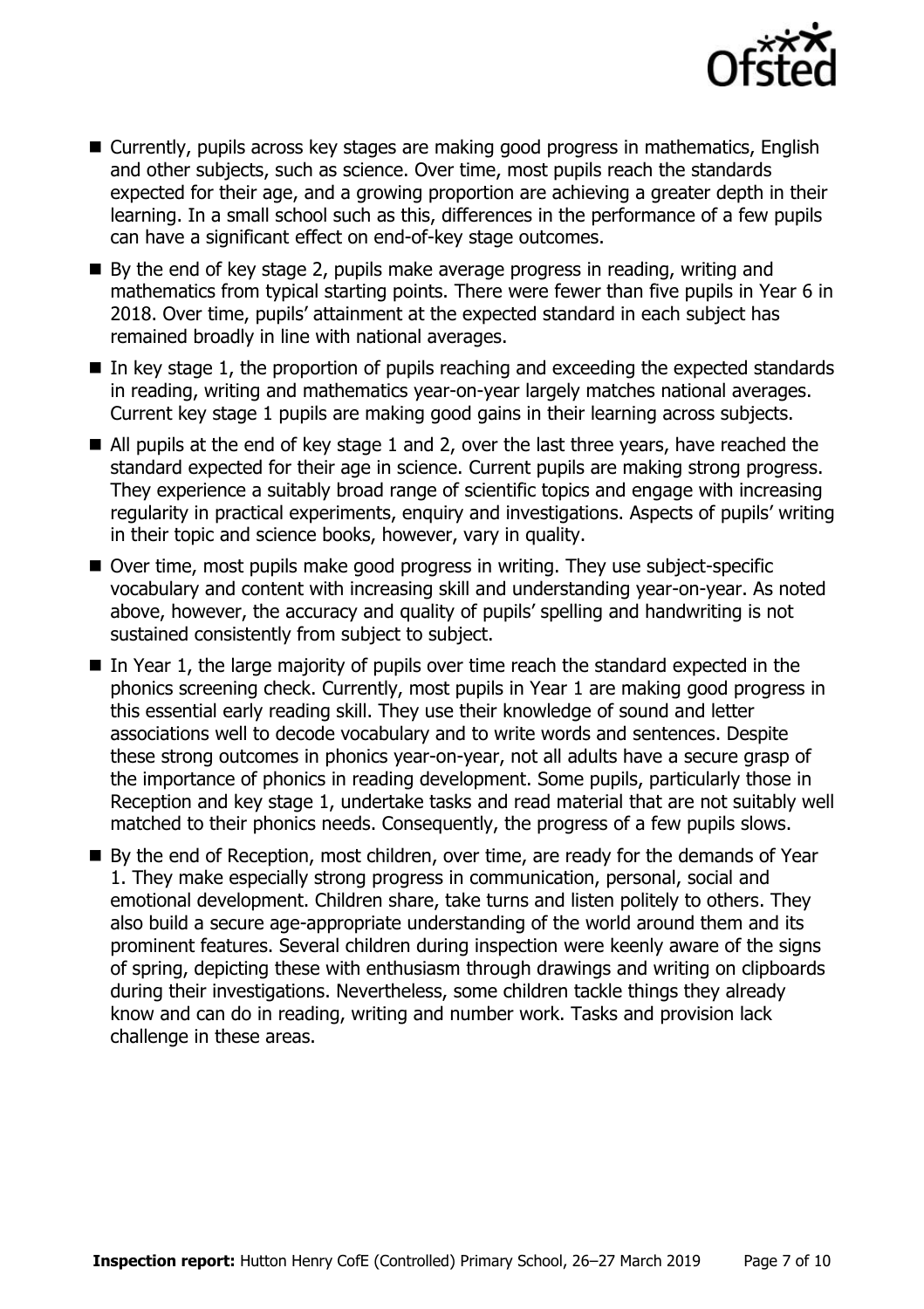

# **School details**

| Unique reference number | 114232   |
|-------------------------|----------|
| Local authority         | Durham   |
| Inspection number       | 10059209 |

This inspection was carried out under section 8 of the Education Act 2005. The inspection was also deemed a section 5 inspection under the same Act.

| Type of school                      | Primary                              |
|-------------------------------------|--------------------------------------|
| School category                     | Voluntary controlled                 |
| Age range of pupils                 | 4 to 11                              |
| Gender of pupils                    | Mixed                                |
| Number of pupils on the school roll | 70                                   |
| Appropriate authority               | The governing body                   |
| Chair                               | Paul DeBrett-Watson                  |
| <b>Headteacher</b>                  | <b>Susan Gibbins</b>                 |
| Telephone number                    | 01429836219                          |
| <b>Website</b>                      | http://www.huttonhenry.durham.sch.uk |
| Email address                       | p3183.admin@durhamlearning.net       |
| Date of previous inspection         | 25 March 2014                        |

## **Information about this school**

- This is a much smaller than average-sized primary school. Some cohorts over time have fewer than five pupils.
- The large majority of pupils are of White British heritage.
- The proportion of disadvantaged pupils who are entitled to pupil premium funding support is slightly lower than the national average.
- The proportion of pupils with SEND is slightly lower than national averages.
- The school offers a breakfast club and a range of after-school clubs for pupils.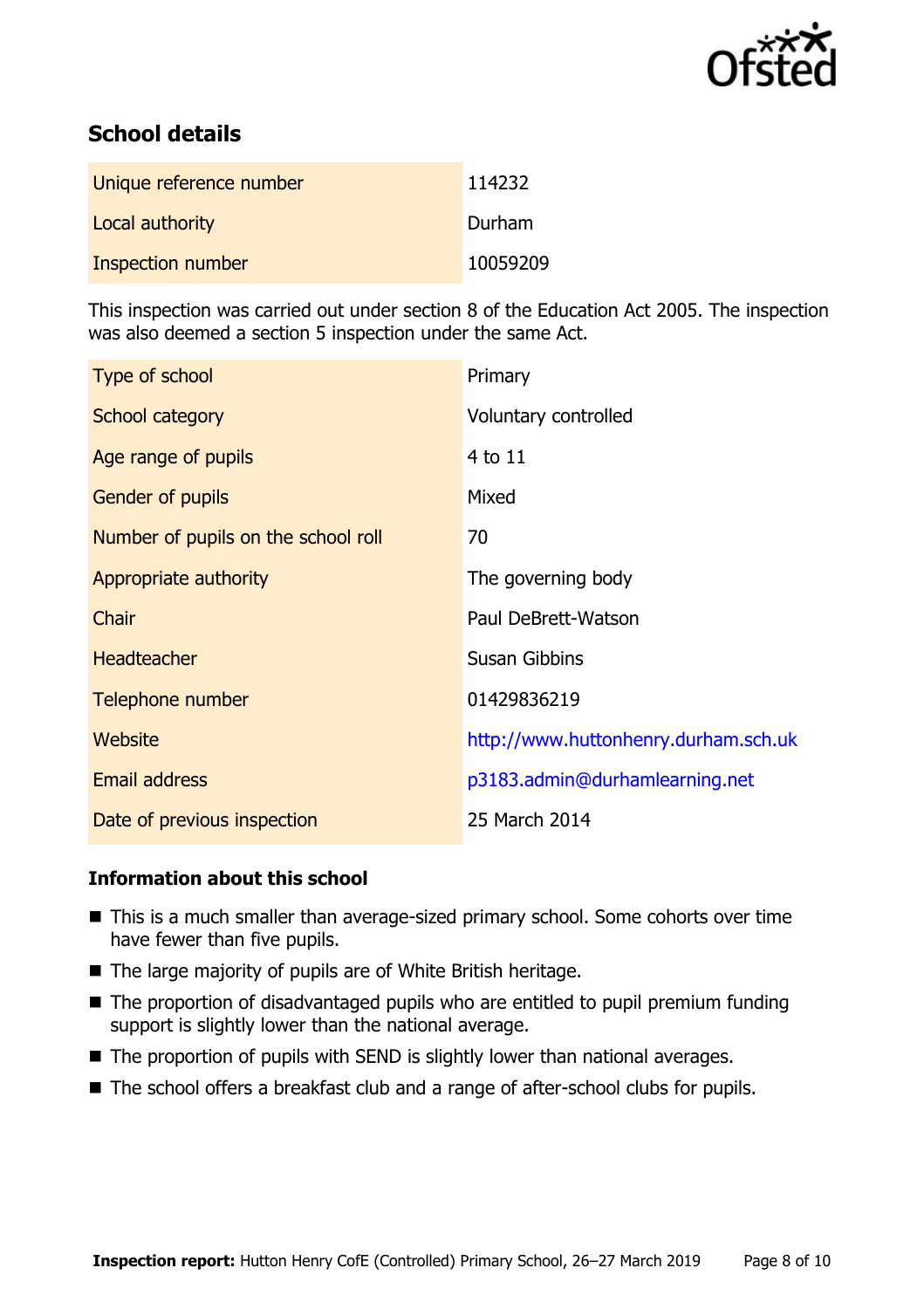

## **Information about this inspection**

- Teaching and learning were observed across classes and key stages. On day one of the inspection, the inspector and the headteacher jointly observed teaching and learning.
- The inspector talked with parents face to face during the inspection. The views expressed by parents who responded to the school's own questionnaires were considered.
- $\blacksquare$  Meetings were held with pupils, a representative from the local authority, the headteacher, subject leaders and governors, including the chair of the governing body. A telephone call was held with a representative from the diocese.
- The inspector listened to several pupils read, scrutinised pupils' work across a wide range of subjects and talked with pupils during lesson observations. The views of pupils were considered during informal and formal discussions.
- A wide range of the school's documentation was examined, including the selfevaluation document, improvement and subject action plans and records of the checks made on teaching and learning. Information about safeguarding policies, practices and procedures was also studied.
- The opinions of staff were taken into account via formal and informal discussions.

#### **Inspection team**

Fiona Manuel, lead inspector **Her Majesty's Inspector**